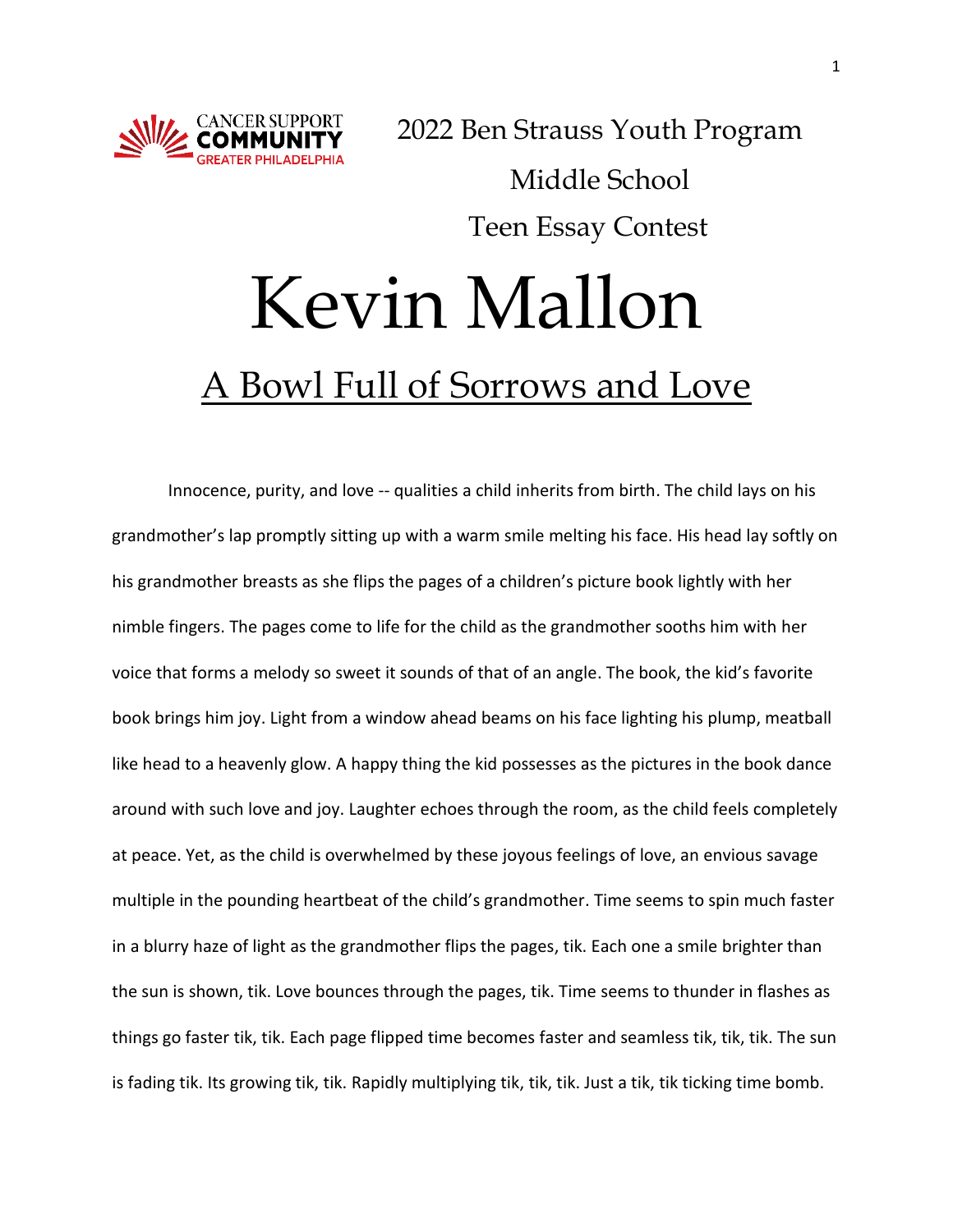Life goes by faster, faster, faster, STOP. Tears flow down the child's face, 10 years later and this child really doesn't resemble a child, but more of young man. Evil, pain, and truth things a child learns when growing up. Drenched in the water from his own sorrows he sobs some more. Stumbling with the words he says to his family about what he remembers of his sweet old grandmother. He tells about the book and the teddy bear and the happiness. The happiness. How could of the child known. His head lay so close to this disease, this virus. He was helpless. His head so softly laid on his grandmothers' beating heart. He didn't know that 2 inches from his head an evil grew rapidly, multiplying, growing, eating, and ripping away the child's sweet grandmother's chest. Second by second, she was dying, but how could he have known? She was dying to something that was totally out of control. And the child, now a teen that is 14 tries to get out and collect what he feels, but inside he hides, through his endless spill of tears and his true thoughts and fears, quickly his frustrations have overtaken his sense of emotion. That memory he had that stuck in his side felt like it would never come out and he surely would die. He felt so bad, like the weight of the world held him down. He could not get the sound the memory brought out of his head as it rang out loud. But how could he have known he was merely 4 years old. His grimacing, grimacing laughter arose in that room full of sobs and moans in a beautiful happy death note. He didn't know as his grandmother lay dead in the casket that he had to say goodbye to her before it closed. He just laughed and played like life was fine, but he didn't know his actions at this age would leave a scar deep in his mind. Yet at the time everything seemed just okay, but now the child 10 years later sat with his hands to his face in a mess of tears and sorrows. Saying to himself if only I realized the truth at the time, I could feel placid, less stressed and accepting inside, so I didn't have to live with the thought that my